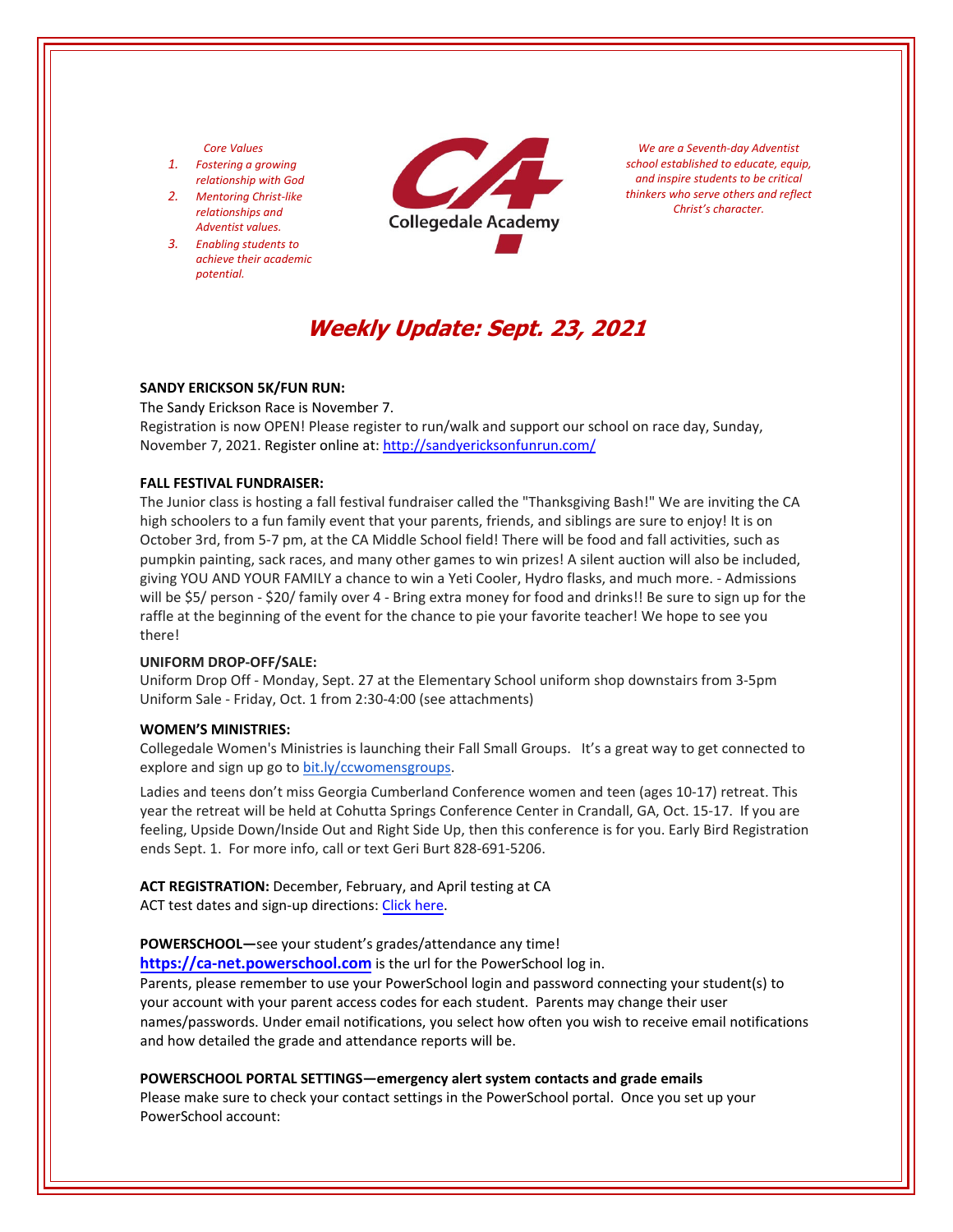- 1. Click on SwiftReach/Swift12 (upper left)
- 2. Click on "Contact Information" in the upper right banner
- 3. Check that those areas are filled in correctly
- 4. Click on "Alert Preferences" (upper right banner again)
- 5. Select the ways you prefer to receive alerts

Click "Email Notification" on the left side for PowerSchool email settings for grades/attendance alerts.

**The mobile app:** if grades are not showing, try uninstalling and re‐installing the app on your phone. The district code is WXBH. Don't yet have the mobile app? Go to your app store and look for PowerSchool Mobile with this logo. Make sure to get the dark background.



# **LUNCH MENU:**

- Mondays/Freshmen: Chick Patty & Grillers
- Tuesdays/Juniors: Haystacks
- Wednesdays/Sophomores: Special K Loaf
- Thursdays/Seniors: Baked Ziti
- Fridays/CA Organizations: Pizza by the slice or box, Students wanting to reserve a lunch for the day. Please Mr. Baldwin to pick up a ticket.

# **JOIN THE CA (HIGH) PRAYING PARENTS**

Our community believes in the power of prayer and specifically takes time out each week to collectively pray for the students at Collegedale Academy. All parents are encouraged to come and pray for the high school students each week on Thursdays starting at 8am. Currently the group is meeting in the courtyard on the backside of the high school's administration building. For more information, please contact the group's volunteer leader Ingrid Moon ‐ 719‐480‐2146.

# *HELPFUL LINKS: many are found under "Forms & Information" in the high school section.*

- **1.** Bell Schedule Click [Here](https://www.collegedaleacademy.com/wp-content/uploads/2018/08/Bell-Schedule.pdf)
- **2.** Faculty Contact List: names, numbers, emails, what they teach/do. [Click](https://www.collegedaleacademy.com/wp-content/uploads/2021/08/faculty-only-2021-2022.pdf) here
- **3.** 2021‐2022 calendar, go to [collegedaleacademy.com](https://www.collegedaleacademy.com/calendars/)
- **4.** The Student Handbook is located at collegedaleacademy.com
- **5.** The *Echolier*: [caecholier.com](https://caecholier.com/)
- **6.** CA Library: CA HS [library](https://southernuniongcc.mlasolutions.com/m5/catalog/(S(mlnroteaff21a40jg3cgz35l))/default.aspx?installation=CDA) site
- **7.** Academic Excellence Policy: Click [Here](https://www.collegedaleacademy.com/wp-content/uploads/2018/08/Academic-Excellence-Policy.pdf)
- **8.** ACT test dates: Practice for the ACT via CA Library site. Test is offered Sept., Dec., and April each year. Link: Click [Here](https://www.act.org/)
- **9.** College Admissions and HOPE Scholarship requirements click [here](https://www.collegedaleacademy.com/wp-content/uploads/2019/08/TSAC-Scholarship-Info.pdf)
- **10.** Hope Scholarship (TSAC) Link: Click [here](https://www.tn.gov/collegepays/money-for-college/tn-education-lottery-programs/tennessee-hope-scholarship.html)
- 11. TNPromise (TSAC) Link: Click [Here](https://www.tn.gov/tnpromise.html)
- 12. Pre-Arranged Absence Form click [here](https://www.collegedaleacademy.com/wp-content/uploads/2016/11/Class-Absence-Request-Form-May-2017.pdf)
- **13.** Rescheduling Exams: please refer to page 30 of the Student Handbook
- **14.** Community Service (suspended until further notice)
- **15.** Leadership Team Petition Form: for organizational and individual requests [here](https://www.collegedaleacademy.com/wp-content/uploads/2019/08/Leadership-Petition-SSch.pdf)
- 16. Transcript Release: send a C.A. transcript to another location. Click [here](https://www.collegedaleacademy.com/wp-content/uploads/2016/12/transcriptrelease2014.pdf)
- 17. Field Trip/Activity Permission Form. Click [here](https://www.collegedaleacademy.com/wp-content/uploads/2018/08/Field-Trip-form.pdf)
- **18.** New Drivers: please see the Student Handbook for attendance paperwork required for Learners' Permits.
- 19. Student Accident Insurance Policy click [here.](https://adventistrisk.org/en-us/insurance/nad/k-12-student-accident)